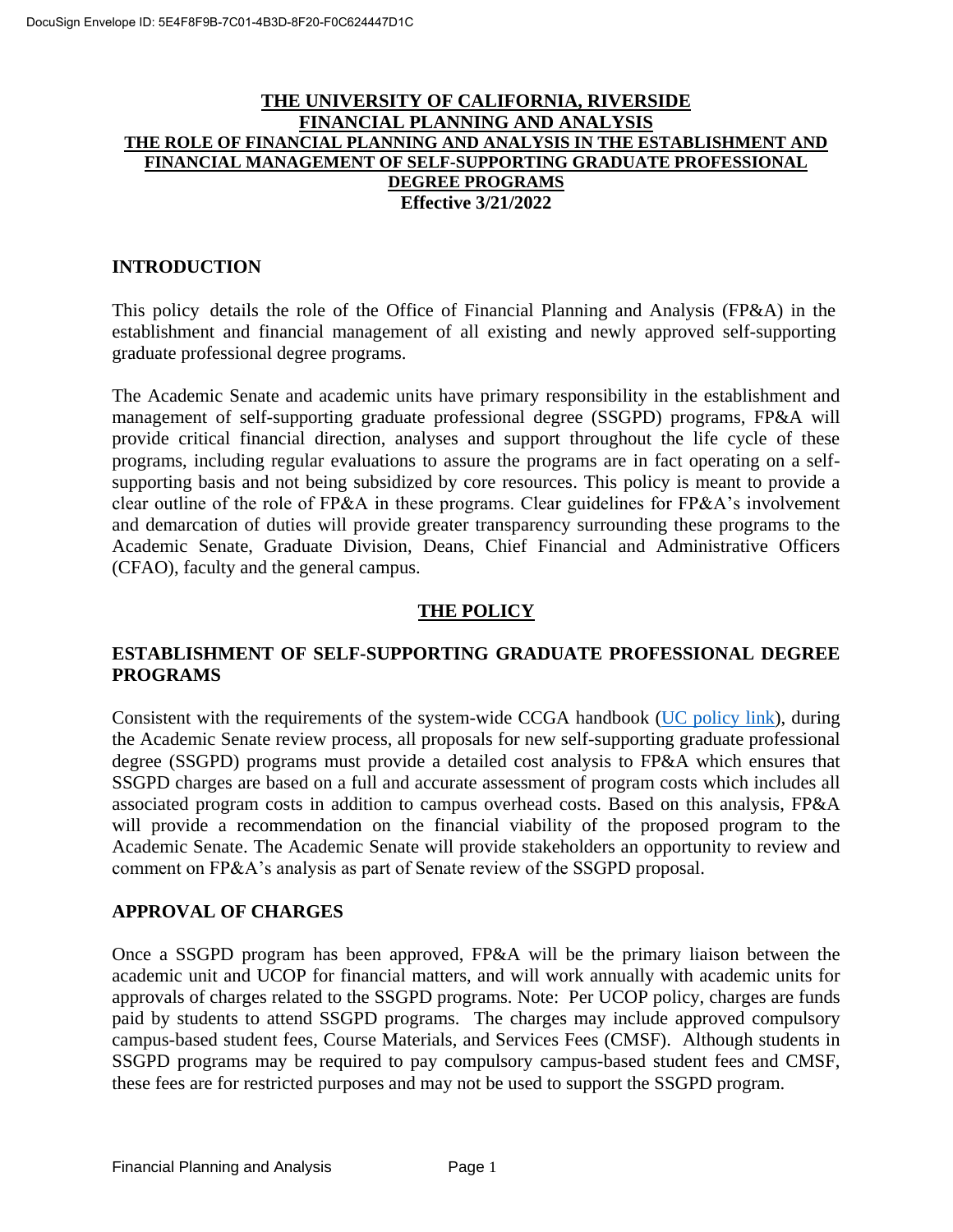#### **THE ROLE OF FINANCIAL PLANNING AND ANALYSIS IN THE ESTABLISHMENT AND FINANCIAL MANAGEMENT OF SELF-SUPPORTING GRADUATE PROFESSIONAL DEGREE PROGRAMS**

At the end of each calendar year, UCOP will provide the Administrator of FP&A the SSGPD fee proposal templates. FP&A will reach out to campus units to complete these templates for their respective programs. These templates include:

- Program Approval Status
- Cost Analysis
- Description and Summary Table
- Current and Proposed Student Charges
- Consultation Survey

FP&A will establish a timeline for submission from campus units. Following analysis of submitted materials, FP&A will draft a cover letter from the Chancellor to the President requesting approval of student charges for the upcoming year and will submit the letter as well as completed templates to UCOP in March of each year.

# **ANNUAL FTE REPORTING**

Each summer UCOP will provide FP&A a template tracking the FTE counts and salaries associated with SSGPD faculty. The intent of this report is to ensure that faculty teaching SSGPD courses are not fully compensated on core funds (tuition/state general funds) and the programs are indeed self-supporting. FP&A will work with academic units to complete the template for each SSGPD program and then submit to UCOP each fall. A copy of the completed template will also be provided to the Academic Senate.

# **CAMPUS ASSESSMENT OF SELF-SUPPORTING GRADUATE PROFESSIONAL DEGREE PROGRAMS**

FP&A will also be responsible for the administration of the campus assessment to all SSGPD programs. The campus assessment will follow the model of other campus overhead assessments and would generally range between 10% and 15% depending on the SSGPD program's expenditure base from two years prior. The assessment funding collected will be allocated to help assure that campus secondary support services receive a portion of funding needed to maintain campus infrastructure as students within SSGPD programs utilize courses, infrastructure and services funded by general funds.

During the degree program proposal phase, FP&A will provide the Academic Senate with financial projections of the assessments in relation to the program revenue as well as expected uses and allocations for collected revenue. Note: FP&A will evaluate and propose a transition plan for SSGPD programs that were in place prior to the approval of this policy to limit any major changes in charges.